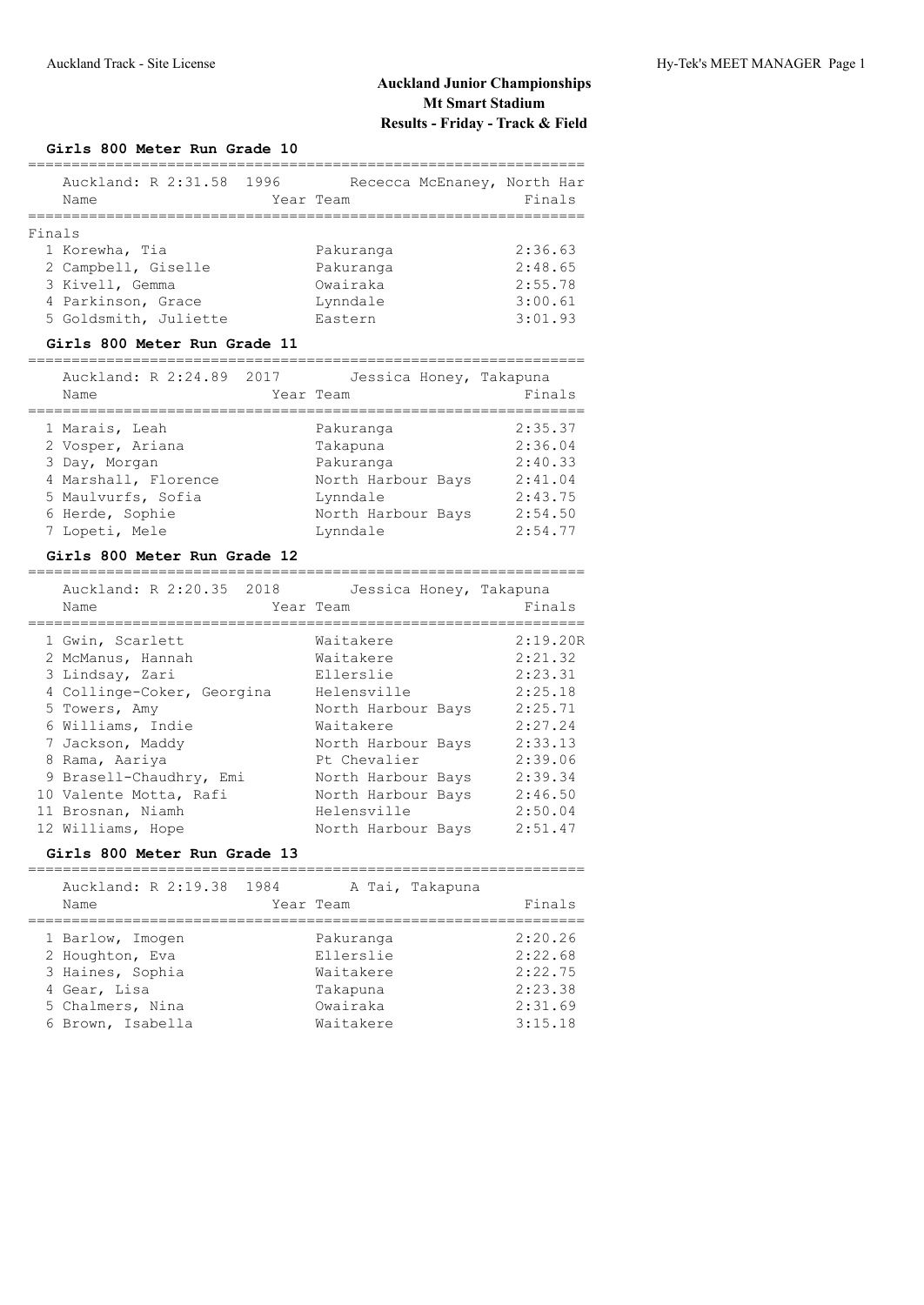# **Auckland Junior Championships Mt Smart Stadium Results - Friday - Track & Field**

### **Girls High Jump Grade 13**

| Auckland: R 1.66m 1982     | B Lotu-Liga, Mangere |        |
|----------------------------|----------------------|--------|
| Name                       | Year Team            | Finals |
|                            |                      |        |
| 1 Nash, India              | Pt Chevalier         | 1.48m  |
| 1 Barrett-Hamilton, Lauren | Waitakere            | 1.48m  |
| 3 O'Sullivan, Mary         | Hillsborough         | 1.45m  |

### **Girls 800 Meter Run Grade 14**

| Auckland: R 2:16.09 2000<br>Name                    | Elizabeth Orchard, Roskill<br>Year Team         | Finals                        |
|-----------------------------------------------------|-------------------------------------------------|-------------------------------|
| 1 Promfet, Zara<br>2 Shennan, Amy<br>3 Hurcum, Emmy | Pakuranga<br>Pt Chevalier<br>North Harbour Bays | 2:23.82<br>2:25.14<br>2:26.29 |
| 4 Meredith, Grace<br>5 Joyce, Amelia                | Pakuranga<br>North Harbour Bays                 | 2:27.71<br>2:42.55            |

## **Girls High Jump Grade 14**

| Auckland: R 1.73m 2006 | Elizabeth Lamb, Waitakere Cit |        |
|------------------------|-------------------------------|--------|
| Name                   | Year Team                     | Finals |
|                        |                               |        |
| 1 Atoaga, Savannah     | Papatoetoe                    | 1.55m  |
| 2 Sila, Avah           | Papakura                      | 1.40m  |
| 2 Marx, Angela         | Pukekohe                      | 1.40m  |

#### **Boys 800 Meter Run Grade 10**

| Auckland: R 2:24.59 1984<br>Name | Shane Newman, Takapuna<br>Year Team | Finals  |
|----------------------------------|-------------------------------------|---------|
| 1 Collinge-Coker, Benjamin       | Helensville                         | 2:36.37 |
| 2 Tyson, Van                     | North Harbour Bays                  | 2:38.00 |
| 3 Matulis, Hobie                 | Pakuranga                           | 2:45.20 |
| 4 Matsumoto, Green               | Pakuranga                           | 2:56.95 |
| 5 Thornton, Austin               | Pakuranga                           | 2:59.12 |
| 6 Uren, Bradley                  | Waitakere                           | 3:01.55 |
| 7 Hocken, Marc                   | Ellerslie                           | 3:05.29 |
| 8 Mclaughlin, Luke               | Pakuranga                           | 3:14.03 |

### **Boys 800 Meter Run Grade 11**

| Auckland: R 2:20.26 1985<br>Name | Stephen Newman, Takapuna<br>Year Team | Finals  |
|----------------------------------|---------------------------------------|---------|
| 1 Benaoum, Louay                 | Eastern                               | 2:20.59 |
| 2 Felton, Archie                 | North Harbour Bays                    | 2:31.43 |
| 3 Healy, Tighe                   | Papakura                              | 2:36.08 |
| 4 MacCulloch, Harold             | Ellerslie                             | 2:38.31 |
| 5 McGuinness, Oliver             | Pakuranga                             | 2:38.94 |
| 6 Brown, Benjamin                | Waitakere                             | 2:39.45 |
| 7 Gonzales, Jy                   | Lynndale                              | 2:42.25 |
| 8 Houghton, Isaac                | Ellerslie                             | 2:58.37 |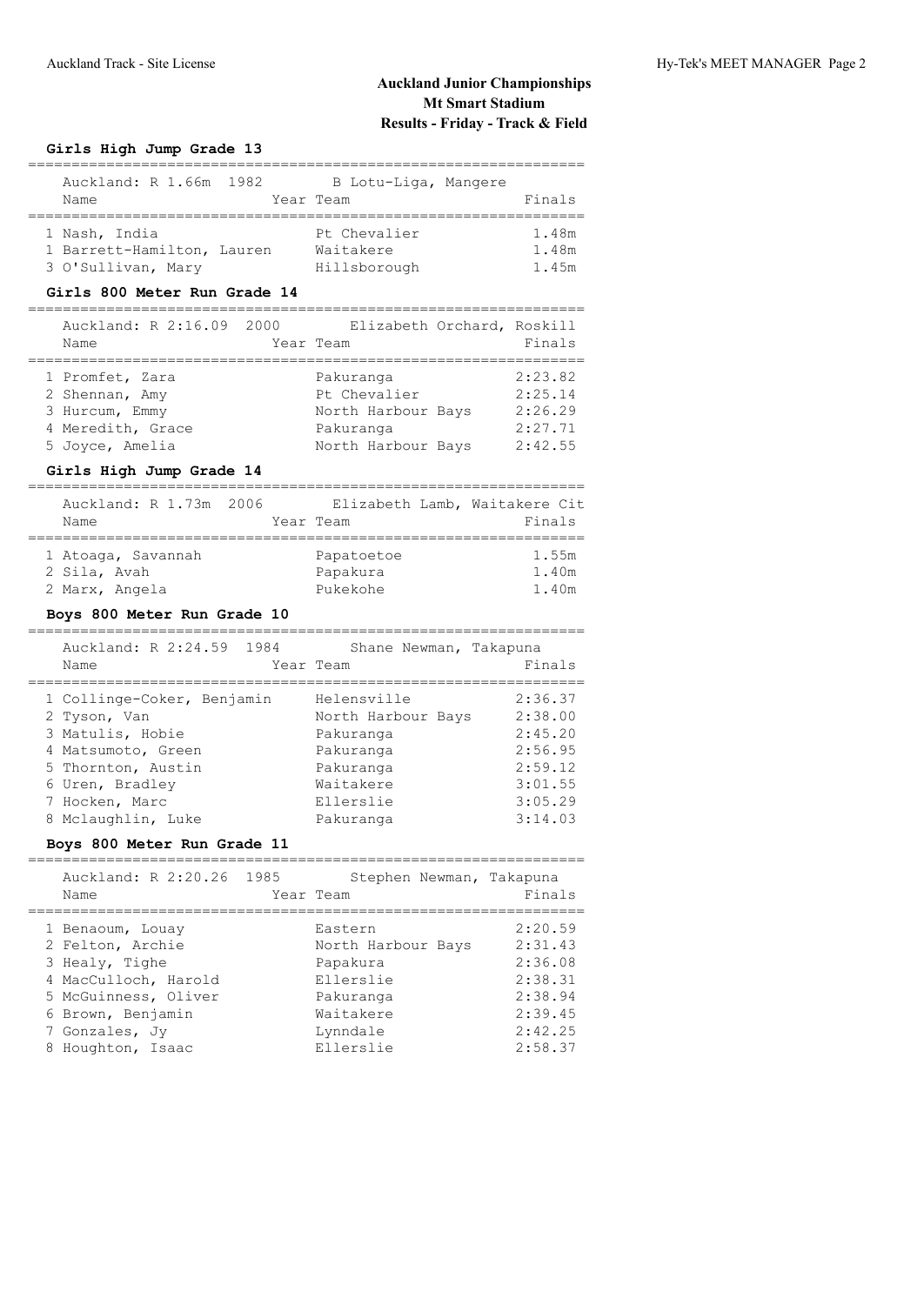# **Auckland Junior Championships Mt Smart Stadium Results - Friday - Track & Field**

### **Boys 800 Meter Run Grade 12**

| Auckland: R 2:11.66 1987<br>Name                                                                                                                | Richard Haldane, North Harb<br>Year Team                                                            | Finals                                                                               |
|-------------------------------------------------------------------------------------------------------------------------------------------------|-----------------------------------------------------------------------------------------------------|--------------------------------------------------------------------------------------|
| 1 Howell, Jacob<br>2 Martin, Ivor<br>3 Day, Harrison<br>4 O'Dwyer, Sam<br>5 Edward, Ali<br>6 Lee, Moojin<br>7 Gouws, Keagan<br>8 Snook, Lachlan | Takapuna<br>Pt Chevalier<br>Pakuranga<br>Pakuranga<br>Waitakere<br>Pakuranga<br>Pakuranga<br>Oratia | 2:20.94<br>2:23.91<br>2:27.30<br>2:28.62<br>2:29.29<br>2:31.40<br>2:37.57<br>2:38.89 |
|                                                                                                                                                 |                                                                                                     |                                                                                      |

#### **Boys 800 Meter Run Grade 13**

| Auckland: R 2:05.09 1989<br>Name                                                                      | Year Team |                                                             | M Sumpter, Auckland Univers<br>Finals               |
|-------------------------------------------------------------------------------------------------------|-----------|-------------------------------------------------------------|-----------------------------------------------------|
| 1 Moss, Ouinn<br>2 Oxford, Ben<br>3 Geldenhuys, Christian<br>4 Hardwick, Harry<br>5 Plaistowe, Joseph |           | Ellerslie<br>Pakuranga<br>Pakuranga<br>Lynndale<br>Takapuna | 2:08.31<br>2:12.42<br>2:15.69<br>2:30.18<br>2:31.10 |

#### **Boys High Jump Grade 13**

| Auckland: R 1.83m 2017<br>Name | Year Team | Jayden Williamson, North Harb | Finals |
|--------------------------------|-----------|-------------------------------|--------|
| 1 Keereweer-Taia, Tane         |           | Waitakere                     | 1.62m  |
| 2 Su, Benaiah                  |           | Pt Chevalier                  | 1.59m  |
| 3 Aitcheson, Donacha           |           | Roskill South                 | 1.53m  |
| 4 Pua, Alexander               |           | Manurewa                      | 1.50m  |
| 5 Gonzales, Ty                 |           | Lynndale                      | 1.45m  |
| 5 Geldenhuys, Christian        |           | Pakuranga                     | 1.45m  |
| 7 King, Noa                    |           | Takapuna                      | 1.35m  |

### **Boys 800 Meter Run Grade 14**

| Auckland: R 2:02.57 1989<br>Name                                                                      | Year Team                                                       | B Cooley, Waitakere<br>Finals                       |
|-------------------------------------------------------------------------------------------------------|-----------------------------------------------------------------|-----------------------------------------------------|
|                                                                                                       |                                                                 |                                                     |
| 1 Wallace, Timothy<br>2 Mclean, Conall<br>3 Boulton, Connor<br>4 Christie, Scott<br>5 Kovylov, Daniil | Pakuranga<br>Pt Chevalier<br>Pakuranga<br>Waitakere<br>Lynndale | 2:08.66<br>2:09.88<br>2:14.62<br>2:27.99<br>2:38.17 |

## **Boys High Jump Grade 14**

| Auckland: R 1.98m 2018<br>Name | Jayden Williamson, North Harb<br>Year Team | Finals |
|--------------------------------|--------------------------------------------|--------|
|                                |                                            |        |
| 1 Langley, Benjamin            | Ellerslie                                  | 1.80m  |
| 2 Blundell, Ben                | Pakuranga                                  | 1.70m  |
| 2 Barnett, Oliver              | Papakura                                   | 1.70m  |